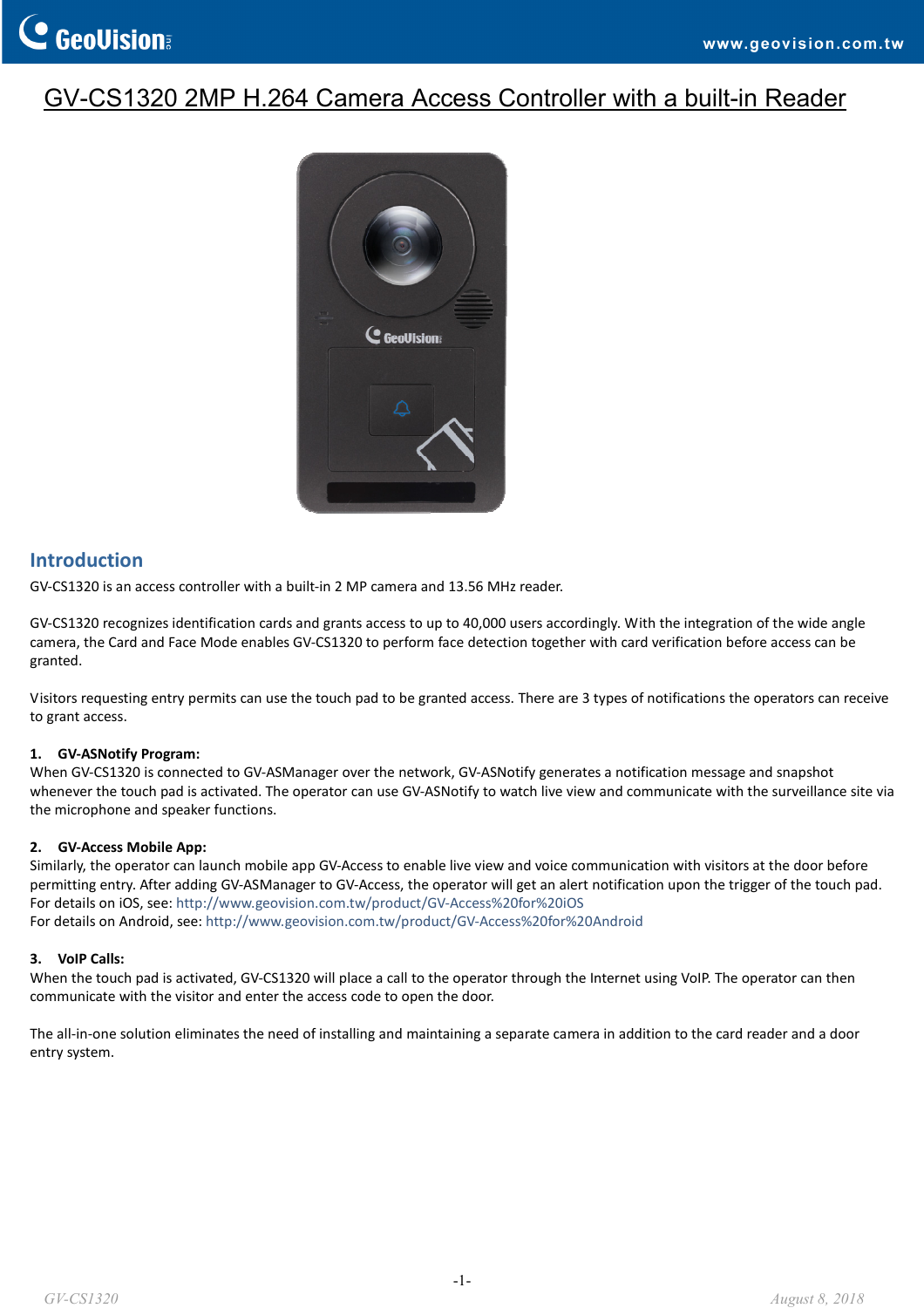

For the face to be detected by GV-CS1320, the cardholders must present their face without covering by accessories.



## No Face, No Access

3 types of notifications (SIP/VoIP Calling, GV‐ASNotify PC program, GV‐Access Mobile App) are available for the operator to communicate with the visitors and grant access.

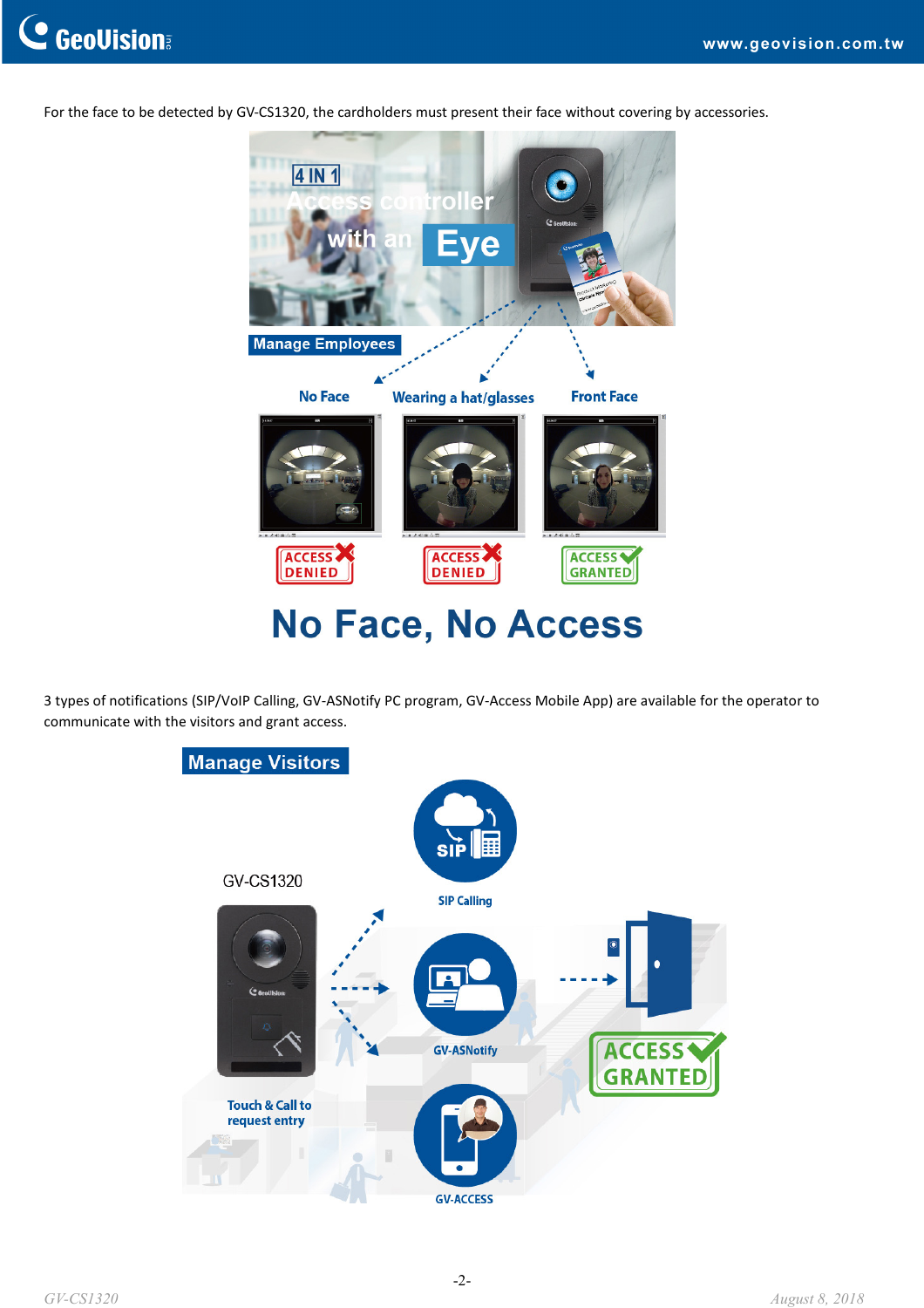## **Dimensions**





## **Key Features**

#### **Camera**

- 2 MP progressive scan super low lux CMOS
- Minimum illumination at 0.02 lux
- Dual streams from H.264 and MJPEG
- Up to 15 fps at 1920 x 1080
- Day and night function (with removable IR-cut filter)
- Built-in IR with effective distance up to 3 m (9.84 ft)
- Ingress protection (IP66)
- 12V DC, 2.5A / PoE+ (IEEE 802.3at) Built‐in microphone and speaker
- Wide Dynamic Range (WDR)
- Built-in micro SD card slot
- Provides 180° panorama view
- ONVIF (Profile S, C) conformant

#### **Reader**

- Built‐in 13.56 MHz Reader (Mifare DESFire, MIFARE Plus and MIFARE Classic)
- Support for GV‐Proximity Cards with GID (GeoVision Identifier) to enhance security
- Access by card plus face detection
- RS‐485 and network interface for connecting up to 2 readers

#### **Access Control**

- Enabling different access control modes according to the Authentication Schedule: Card only mode (default), Card and Face Mode
- 1 door (one‐way and two‐way control)
- Bell button (touch pad) for talk mode
- Receiving live view and capturing snapshots when card is presented
- GV‐Access for iOS or Android mobile devices
- Anti‐passback (APB) support
- 2 inputs, dry contact (Door Sensor / Exit Button)
- 1 relay outputs (30V DC, 0.5A)
- Support for GV-I/O Box 4 Ports for sensor, alarm application and door bell activation

### **Specifications**

| Camera                         |     |                                            |  |  |
|--------------------------------|-----|--------------------------------------------|--|--|
| Image Sensor                   |     | 1/2.8" progressive scan super low lux CMOS |  |  |
| <b>Picture Elements</b>        |     | 1920 (H) x 1080 (V)                        |  |  |
| Minimum<br><b>Illumination</b> | B/W | 0.02 Lux                                   |  |  |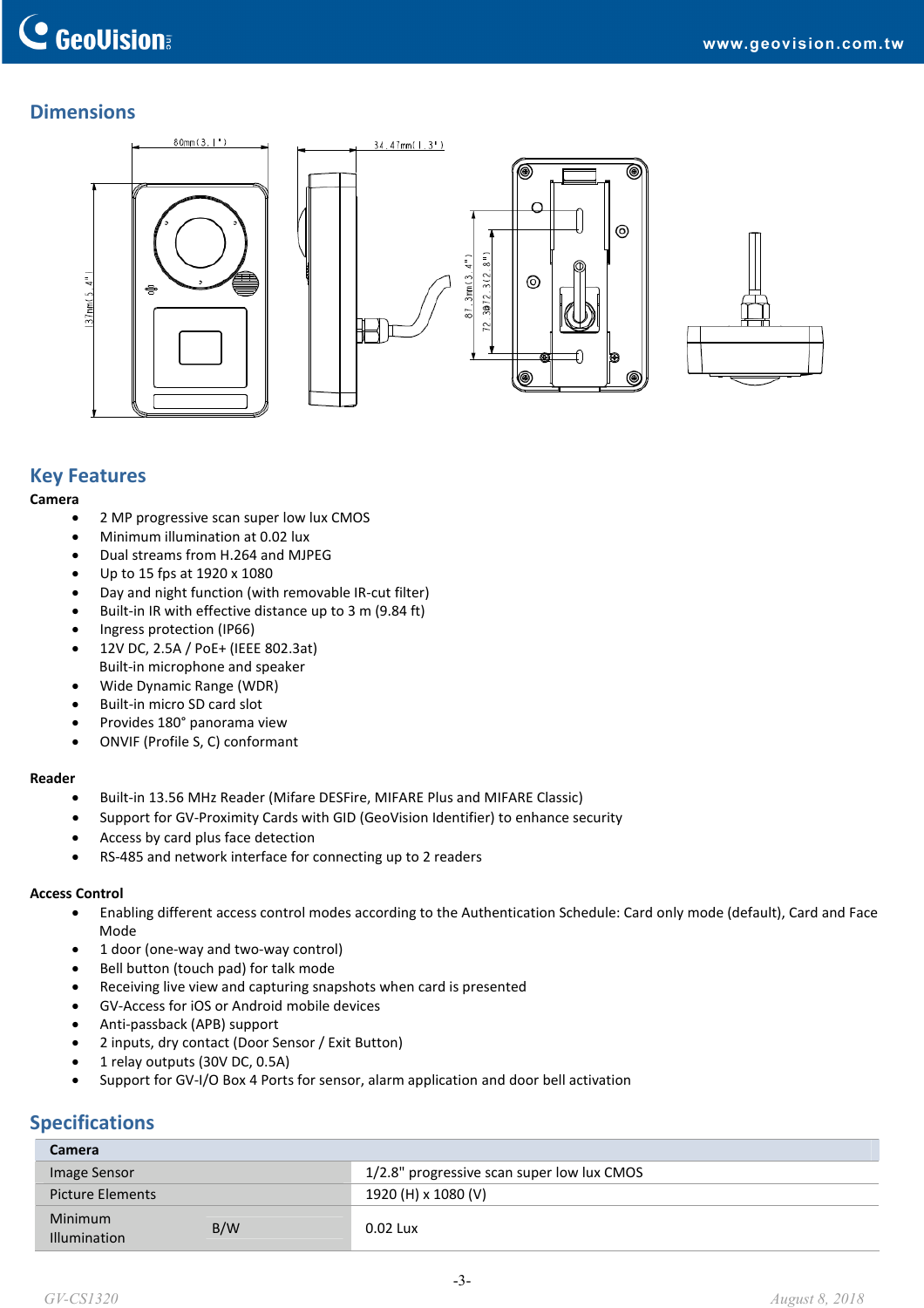C GeoVision

| <b>Shutter Speed</b>                           |               | Automatic, Manual $(1/5 \approx 1/8000 \text{ sec})$                       |
|------------------------------------------------|---------------|----------------------------------------------------------------------------|
| <b>White Balance</b>                           |               | Automatic, Manual (2800K ~ 8500K)                                          |
| S/N Ratio                                      |               | 52 db                                                                      |
| Lens                                           |               |                                                                            |
| Megapixel                                      |               | Yes                                                                        |
| Day / Night function                           |               | Yes (with removable IR-cut filter)                                         |
| Lens Type                                      |               | Fixed                                                                      |
| Focal Length                                   |               | $1.7 \text{ mm}$                                                           |
| <b>Maximum Aperture</b>                        |               | F/2.5                                                                      |
| Mount                                          |               | M12                                                                        |
| Image Format                                   |               | 1/2.8"                                                                     |
| <b>Horizontal FOV</b>                          |               | 180°                                                                       |
| IR LED Quantity                                |               | $\overline{2}$                                                             |
| Max. IR Distance                               |               | 3 m (9.84 ft.)                                                             |
| <b>Operation</b>                               |               |                                                                            |
| Video Compression                              |               | H.264, MJPEG                                                               |
| <b>Video Streaming</b>                         |               | Dual streams from H.264 and MJPEG                                          |
|                                                | Stream 1      | 1920 x 1080 (16:9)                                                         |
| <b>Video Resolution</b>                        | Stream 2      | 640 x 360 (16:9)                                                           |
|                                                |               | 15 fps at 1920 x 1080                                                      |
| <b>Frame Rate</b>                              |               | * The frame rate and the performance may vary depending on the number of   |
|                                                |               | connections and data bitrates (different scenes).                          |
|                                                |               | Brightness, Contrast, Saturation, Sharpness, Gamma, White Balance, Image   |
| <b>Image Setting</b>                           |               | Orientation, Shutter Speed                                                 |
| <b>Audio Compression</b>                       |               | G.711, AAC (Optional)                                                      |
| <b>Network</b>                                 |               |                                                                            |
| Interface                                      |               | 10/100 Ethernet                                                            |
|                                                |               | HTTP, HTTPS, TCP, UDP, SMTP, FTP, DHCP, NTP, UPnP, DynDNS, 3GPP/ISMA       |
| Protocol                                       |               | RTSP, PSIA, SNMP, QoS (DSCP), ONVIF (Profile S) and (Profile C)            |
| <b>Mechanical</b>                              |               |                                                                            |
| Local Storage                                  |               | Micro SD card                                                              |
|                                                | Power         | 2-pin terminal block                                                       |
|                                                | Ethernet      | Ethernet (10/100 Base-T), RJ-45 Connector                                  |
| Connectors                                     | Audio         | Built-in microphone and speaker                                            |
|                                                | <b>RS-485</b> | RS-485 +, RS-485 -                                                         |
| General                                        |               |                                                                            |
| <b>Operating Temperature</b>                   |               | $-20^{\circ}$ C ~ 50 °C (-4 °F ~ 122 °F)                                   |
| Humidity                                       |               | 10% to 90% (no condensation)                                               |
| <b>Power Source</b>                            |               | 12V DC, 2.5A / PoE+ (IEEE 802.3at)                                         |
| <b>Maximum Power Consumption</b>               |               | 25.5 W                                                                     |
| Regulatory                                     |               | CE, FCC, RCM, RoHS compliant                                               |
| <b>Dimensions</b>                              |               | 137 x 80 x 34.5 mm (5.4 x 3.15 x 1.36 in)                                  |
| Weight                                         |               | 315 g (0.69 lb)                                                            |
| <b>Ingress Protection</b>                      |               | <b>IP66</b>                                                                |
| <b>Web Interface</b>                           |               |                                                                            |
| <b>Installation Management</b>                 |               | Web-based configuration                                                    |
| Maintenance                                    |               | Firmware upgrade through Web Browser or Utility                            |
| <b>Access from Web Browser</b>                 |               | Camera live view, change video quality, bandwidth control, image snapshot, |
|                                                |               | audio, picture in picture, picture and picture                             |
| Language                                       |               | English / French / Portuguese / Russian / Spanish / Traditional Chinese    |
| <b>Applications</b>                            |               |                                                                            |
| <b>Network Storage</b><br>Mobile Phone support |               | GV-DVR / NVR / VMS                                                         |
|                                                |               | embedded 3GPP/ISMA browser                                                 |
| Live Viewing                                   |               | Browser (IE, Edge, Chrome, Firefox)                                        |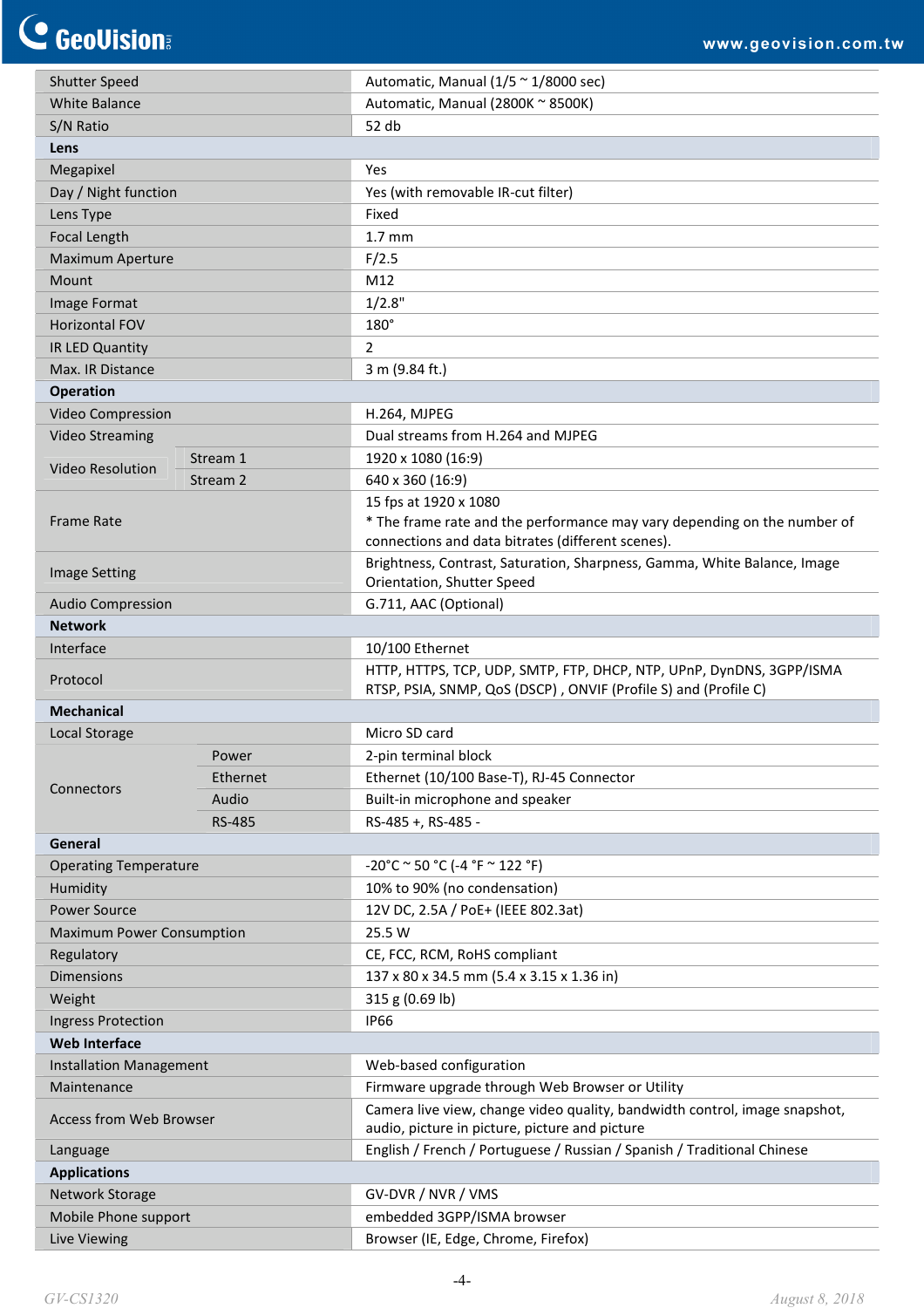## **C** GeoVision

| Access Control / LPR Management | GV-ASManager                                                                        |
|---------------------------------|-------------------------------------------------------------------------------------|
| <b>Controller</b>               |                                                                                     |
| <b>CPU</b>                      | 32-bit RISC microprocessor                                                          |
| Number of User Cards            | 40,000 cards (networked mode)                                                       |
| Frequency                       | 13.56 MHz for ISO14443A (Mifare DESFire, Mifare Plus and Mifare Classic)            |
| Event Buffer                    | 50,000 events and log data                                                          |
| RS-485 Interface                | 1 RS-485 interface for GV-Readers (max. 2 readers)                                  |
| <b>TCP/IP Interface</b>         | 1 TCP/IP interface for GV-CR420, GV-GF1921 / 1922 and GV-FR2020<br>(max. 2 readers) |
| <b>Communication Protocol</b>   | TCP/IP                                                                              |
|                                 | 2 inputs, dry contact NO/NC                                                         |
| Digital I/O                     | 1 relay outputs (30V DC, 0.5A)                                                      |
| <b>Supported ID Formats</b>     | Built-in GID and UID reader                                                         |

#### **Note:**

- 1. To support face detection function, avoid placing the camera reader where the light source is directly behind the subject.
- 2. All specifications are subject to change without notice.

### **Packing List**

- GV-CS1320
- Mounting Plate
- Standard Screw x 2
- Plastic Screw Anchor x 2
- Security Screw
- **•** Torx Wrench
- Silica Gel Bag
- Micro SD Card 2 GB
- Software DVD
- Warranty Card

## **Options**

Optional devices can expand the capabilities and versatilities of your GV‐AS Controllers. Consult your sales representative for more information.

| GV-Reader 1352 V2                           | GV-Reader 1352 V2 is a card reader that uses a 13.56 MHz frequency. It has both Wiegand and RS-485<br>outputs that can be connected to any standard access control panel.                                                                                                                                                                                                                                                                                             |
|---------------------------------------------|-----------------------------------------------------------------------------------------------------------------------------------------------------------------------------------------------------------------------------------------------------------------------------------------------------------------------------------------------------------------------------------------------------------------------------------------------------------------------|
| <b>GV-RK1352</b>                            | GV-RK1352 is a card reader with keypad that uses a 13.56 MHz frequency. The reader has both Wiegand<br>and RS-485 outputs that can be connected to any standard access control panel.                                                                                                                                                                                                                                                                                 |
| GV-R1352                                    | GV-R1352 is a card reader that uses a 13.56 MHz frequency. The reader has both Wiegand and RS-485<br>outputs that can be connected to any standard access control panel.                                                                                                                                                                                                                                                                                              |
| <b>GV-DFR1352</b>                           | GV-DFR1352 is a card reader that uses a 13.56 MHz frequency. The reader has both Wiegand and RS-485<br>outputs that can be connected to any standard access control panel.                                                                                                                                                                                                                                                                                            |
| <b>GV-GF Fingerprint</b><br><b>Readers</b>  | GV-CS1320 is compatible with GV-GF1921 / 1922. The reader supports three operation modes:<br>Fingerprint Only, Fingerprint + Card and Card Only. In Fingerprint Only mode, the fingerprints are<br>enrolled through GV-ASManager. In Fingerprint + Card mode, the fingerprint templates are stored on the<br>user card. In Card Only mode, the users only need to swipe the card to be granted access. Readers with<br>optical and capacitance sensors are available. |
| <b>GV-FR2020</b>                            | GV-FR2020 is a face recognition reader that uses a 13.56 MHz frequency. The reader supports two<br>operation modes: Face Recognition and Card. In Face Recognition mode, the user data are distributed<br>through GV-ASManager to the assigned reader where the face templates are stored. In Card mode, the<br>users must first have an ID number enrolled using GV-ASManager connected with the reader.                                                             |
| <b>GV-CR420</b>                             | GV-CR420 is a card reader with a built-in 4MP wide angle IP camera. The card reader recognizes<br>identification cards and transmits live view through network connection.                                                                                                                                                                                                                                                                                            |
| <b>Push Button Switch</b>                   | The push button switch can be integrated with access control system, allowing door exit by momentarily<br>activating or deactivating the electric locking device. Both American standard and European standard<br>push buttons are available.                                                                                                                                                                                                                         |
| GV-IB25 / 65 / 85<br><b>Infrared Button</b> | The GV-IB25 / 65 / 85 Infrared Button detects infrared movement within 3 to 12 cm and allows you to<br>open the door with a wave of hand.                                                                                                                                                                                                                                                                                                                             |